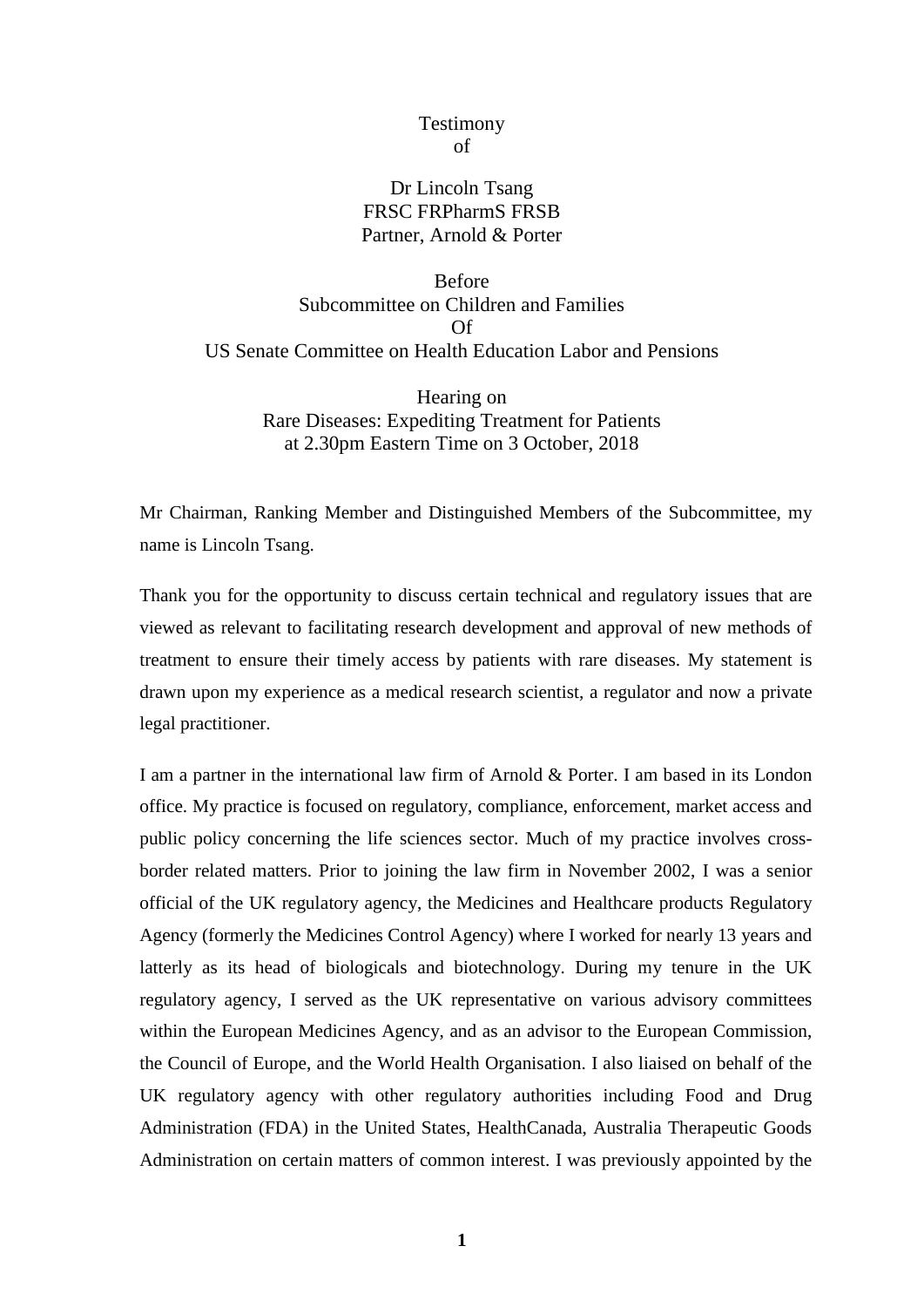European Commission to represent the European Union on the International Conference on Harmonisation on the technical requirements for pharmaceuticals, an international cooperative effort which was initially founded by the United States, the European Union and Japan. This cooperative initiative has been expanded considerably in terms of its geographical reach and the adopted regulatory technical guidelines are accepted worldwide.

I have also been appointed by UK Ministers to serve on various advisory committees in such capacity as a non-executive director of the National Institute for Biological Standards and Control, a Commissioner of the British Pharmacopoeia Commission where I have served as Chair of its Sub-committee on Biologicals and Biotechnology and Vice Chair of its Sub-Committee on Nomenclature, and a non-executive member of the Regulatory Oversight Committee of the Health Protection Agency. Most recently, I was appointed by the Council of Europe to serve as its special advisor to assist in developing its Convention on combatting counterfeit medical products.

Before I joined the UK government services, I was a medical research scientist of a research team funded by Cancer Research Campaign (now Cancer Research UK) that involved in the development of anti-cancer drugs, one of which has now been approved for clinical use world-wide for treating brain tumours, namely glioblastoma in adults, and gliomas in children and adults. I started my career working in the National Health Service in the UK.

I have lectured on life sciences regulatory law and public policy at various universities including Yale University, University College London, King's College London.

My brief curriculum vitae is attached.

### **Challenges in developing new treatments for rare diseases**

Innovative medical technologies and medicines are critical to improving health and wellbeing.

Medical advances in science and technology, including genomics, will open up avenues to develop new therapeutic approaches in advanced therapies based on gene, cell and tissue engineering, and to re-purpose already approved drugs for new therapeutic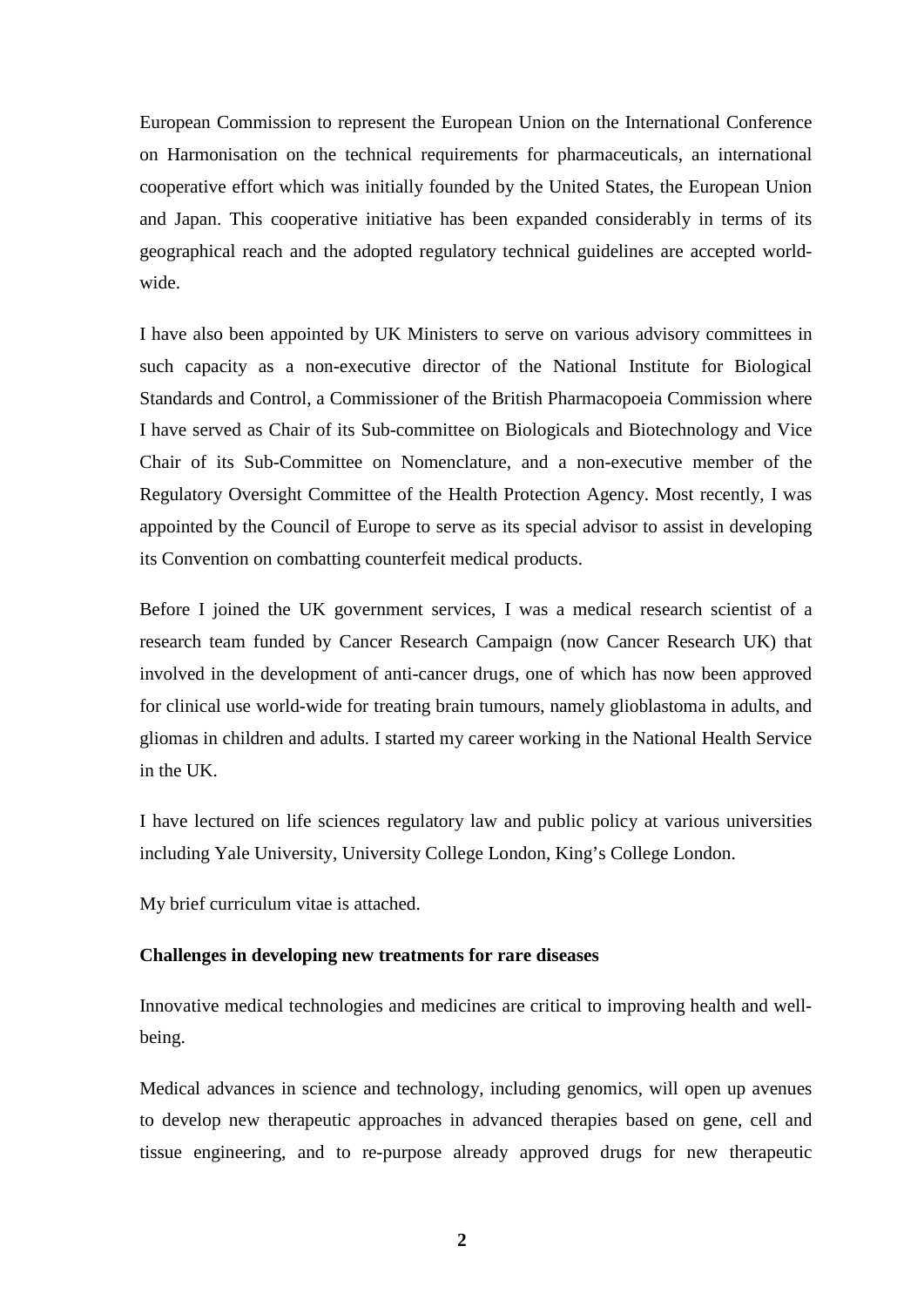indications with a view to addressing diseases and conditions where there is an unmet medical need.

However, the potential for these new therapeutic approaches can only be realised if they are approved for clinical application to optimise care and management of patients.

Healthcare delivery is now increasingly focused on planning the patient journey, to improve the quality or efficiency of clinical management and to alter the focus of care towards the activities most valued by the patient. There is a greater need now for new methods of diagnosis and treatment for rare diseases. There may be as many as 7,000 rare (commonly known as "orphan") diseases<sup>1</sup>, many of which are life-threatening or debilitating, where there exists no authorised or satisfactory method of treatment. They affect most critically the very young who often do not survive beyond adolescence. Without treatment, their quality of life will be seriously affected and their lives may be shortened. This represents the grim reality that many of these patients and their families are facing.

Orphan legislation varies amongst the developed countries and was introduced at different times. The United States led the way by enacting the Orphan Drug Act of 1983 which introduced an incentive system for the development of orphan products in the US. Following the introduction of the US Orphan Drug Act, a number of developed countries and regions built a regulatory framework designed to provide incentives for companies to develop products for orphan diseases, which would not normally justify investment in research development or marketing, owing to their poor financial return. Apart from the EU, countries such as Japan, Australia and Singapore have developed their own regulatory frameworks to encourage the development of products for orphan diseases.

The clinical development of new technologies intended to treat rare diseases is fraught with practical challenges. There may be disease-specific complexities, such as poor understanding of the natural history of the therapeutic indication due to there being little information available about disease progression, variable phenotypic characteristics of the

<sup>&</sup>lt;sup>1</sup> The US defines an orphan condition based on disease incidence of less than 200,000 patients which would represent approximately 61 cases per 100,000 based on the current estimate of US population of 326 million. In the EU, an orphan condition is defined as a life-threatening or debilitating disease or condition affects less than 5 in 10,000 persons in the EU. In Japan, a disease or condition is considered rare if it affects fewer than 50,000 patients or less than 40 in 100,000 based on the population in Japan.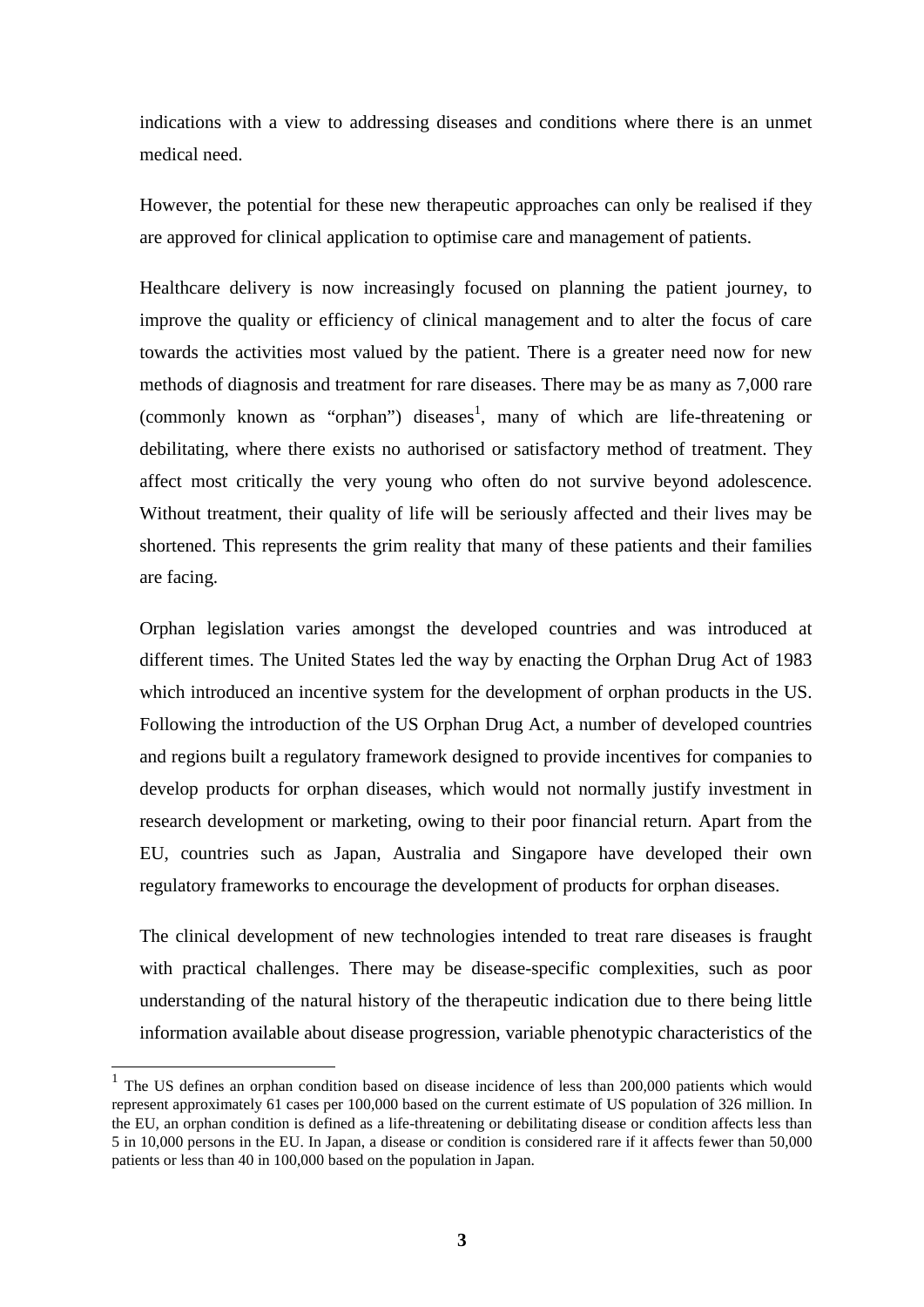patient populations and clinical courses, geographical dispersion of a small number of patients and the relative paucity of published clinical trials to inform study execution.

In order to establish the clinical efficacy and safety of new methods of treatment, the randomised controlled trial has been accepted by regulatory authorities around the world as the gold standard. This trial design minimises selection bias in order to elicit the true treatment effect of the new therapy.

Whilst this classic study design is commonly used in studies of new therapies designed to treat common diseases as it may involve a large number of more readily available clinical trial subjects, this may not be feasible in a small population. By necessity, clinical trials in rare diseases enrol fewer trial subjects who may not necessarily be concentrated in a particular geographical region. In combination with significant clinical differences between trial subjects (commonly known as inter-subject variability) observed in many rare diseases, this diminishes the 'power' of the study to detect a therapeutic difference. Statistical power is the likelihood that a study will detect an effect when there is an effect there to be detected.

Given the rarity of orphan diseases, the timely and adequate recruitment of eligible trial participants is recognised as a challenge to initiate and complete a study. For new treatments intended for a larger patient population, regulatory authorities may often demand two or more pivotal confirmatory studies sufficiently powered to be carried out, and this may necessarily involve a relatively large patient population. As has been recognised by the US and EU regulatory authorities, such a requirement is more challenging to satisfy for treatments intended for orphan conditions.

Because of the low incidence of the disease in each country given its rarity, there is often a need to enrol patients from a number of countries to obtain a large enough sample size of trial subjects to establish the clinical efficacy. Since trial subjects are geographically dispersed, multi-centre studies must be initiated in various international centres of excellence. Technically speaking, the problem (from a resource perspective) is the need to set up multiple trials to meet different regulations and requirements. The solution would be a common trial design but this may not be possible, given varying regulatory approaches. The demand to satisfy various regulatory requirements is obviously more critical for small and medium sized enterprises with very limited resources.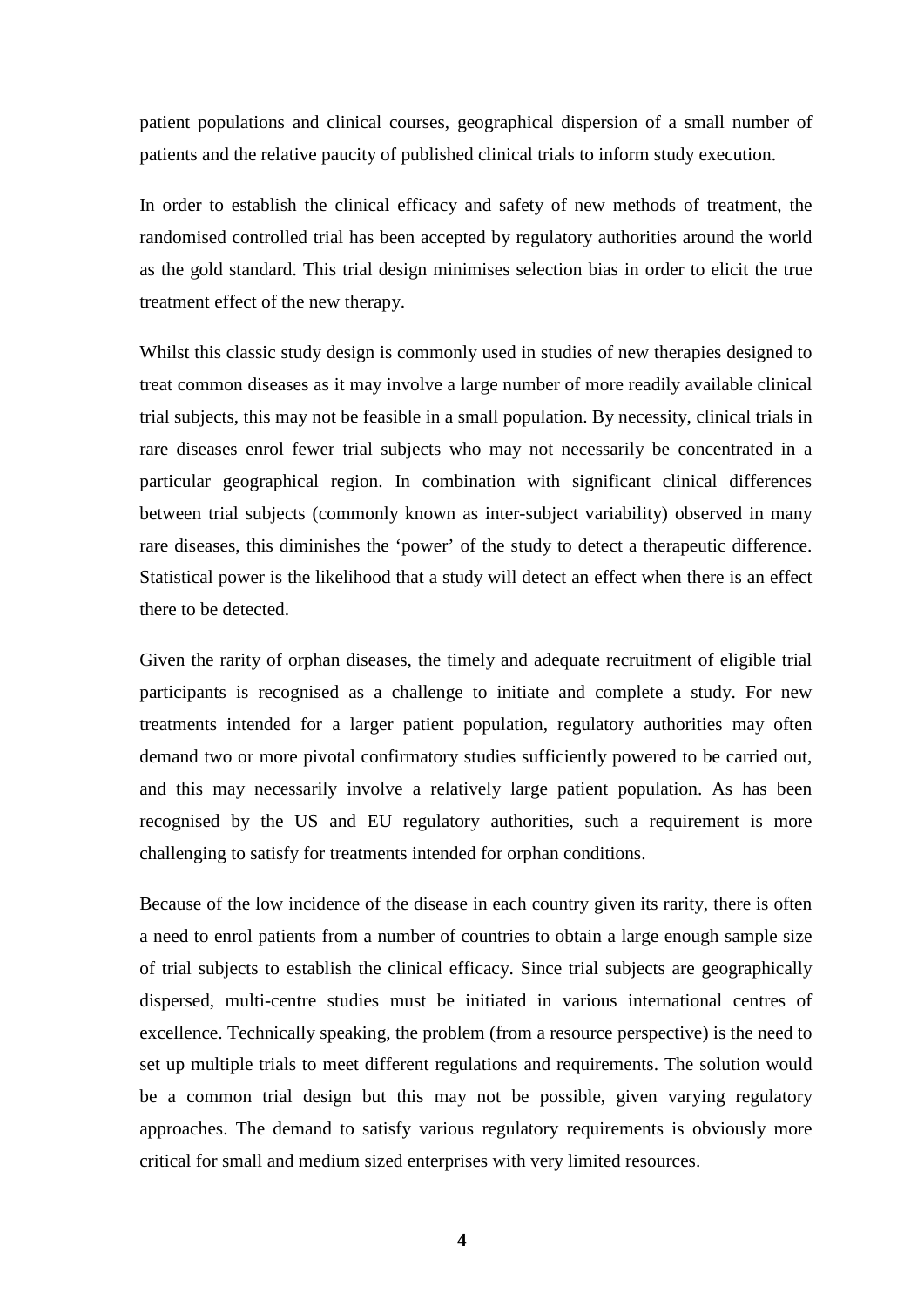Whilst certain authorities have established parallel scientific advice, such as FDA and EMA, the respective agencies do not have to arrive at the same view on the study design, such as the parameter(s) used to measure the clinical outcome following administration with the new therapy (commonly known as an endpoint or variable). This may become a practical issue in the final analysis of the data derived from studies with disparate trial designs.

In a rare disease setting, there is clearly a tension between the need for transformative innovation to treat such devastating conditions which require a considerable time, financial investment in research and development, and the need for timely patient access to such innovation. Innovation will not serve the public health imperatives, and most importantly patients, if it is not approved, adopted and diffused in the healthcare system for the benefit of society at large.

In this highly regulated sector, the need for timely approval of innovative treatments to be accessed by patients with orphan conditions has attracted a great deal of debate and attention in recent years.

#### **Approval of treatments for orphan conditions**

Given their statutory mandate as guardians of public health, regulatory authorities understandably require a dataset submitted for product approval to be sufficiently robust in the sense of its scientific certainty. On the other hand, patients and those involved in the care and management of such patients with rare, life-threatening and debilitating conditions, not unreasonably, expect expedited product approval to ensure timely access to such life-saving methods of treatment, whilst accepting the scientific uncertainty of the pre-approval dataset.

Regulatory authorities are mandated by their respective legislature to supervise product approval and post-approval processes to ensure that the marketed products are clinically safe and effective and of an acceptable quality standard. Timely access by patients to innovative methods of treatment in therapeutic areas with unmet medical need serves an important public health purpose, especially for those patient populations with a high disease burden, that represents the impact of a health problem as measured by financial cost, mortality, morbidity, or other health-related indicators.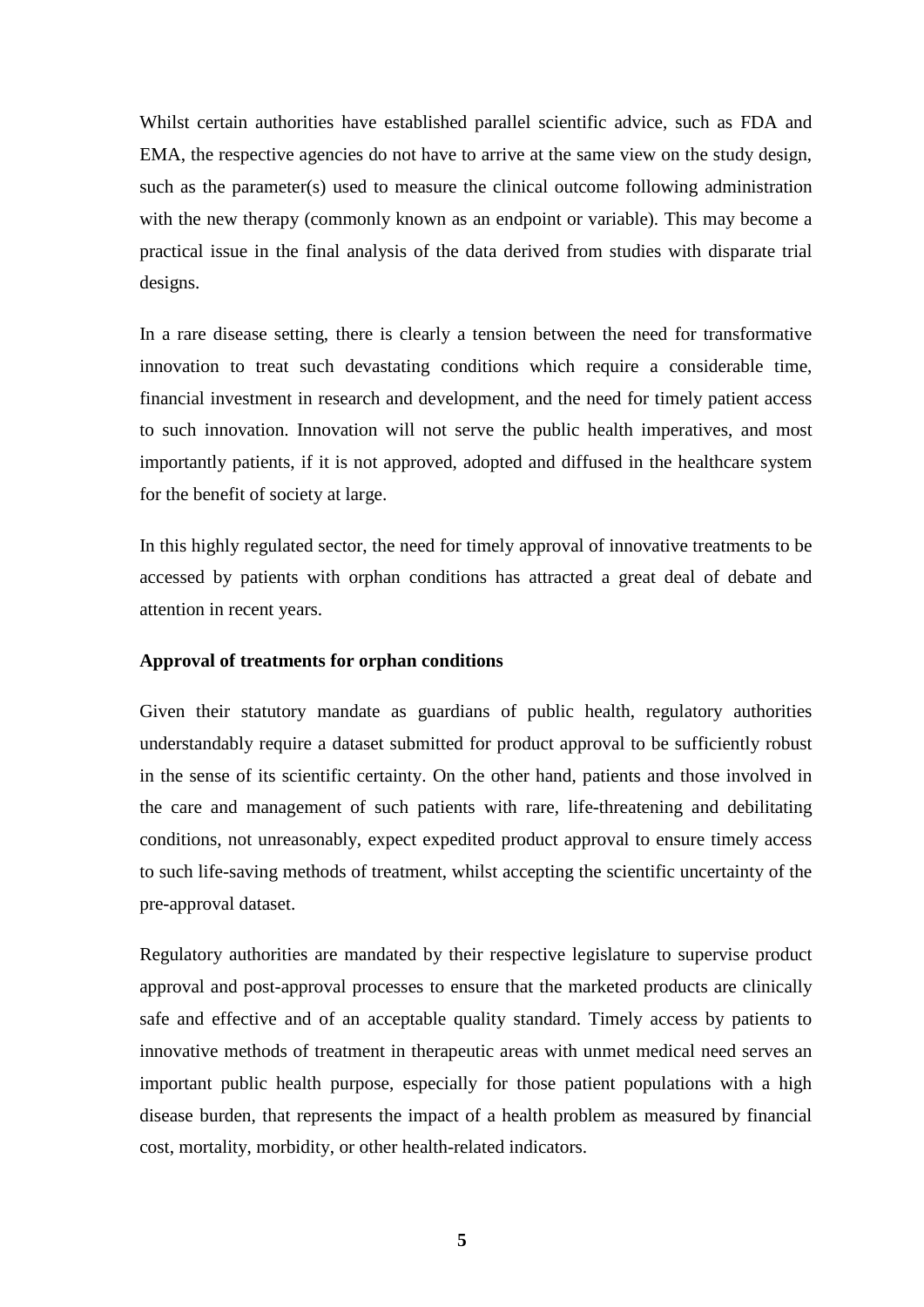In an evolving regulatory framework, striking the right balance of these competing interests relating to (a) regulatory control of innovation based on robust evidence and (b) timely patient access to transformative innovation, has been a continuing debate amongst the regulatory authorities, legislature, payers, healthcare professionals and most importantly the patients.

That said, although more flexibility could be introduced, regulatory authorities generally have the authority and some regulatory latitude to determine the level of evidence that is required to inform a benefit/risk assessment that underpins product approval.

Contrary to the general belief, being designated as an orphan product does not automatically permit a regulatory authority to approve it more quickly or with less evidence than drugs intended for non-orphan populations.

As a general matter, it is my understanding that the standard of approval for orphan product is legally the same as the standard of approval for all other drugs in the US. The FDA requires 'substantial evidence' of effectiveness derived from 'adequate and well controlled investigations'. Whilst FDA has the power to apply the regulations flexibly<sup>2</sup>, and have often done so in the orphan drug context, it is under no obligation to do so<sup>3</sup>.

In the EU, the adopted regulatory standard for approval<sup>4</sup> is that clinical data should be based on 'controlled clinical trials' if possible, randomised and (as appropriate) versus placebo and versus an established medicinal product of proven therapeutic value. Any other design must be justified. The treatment of the control groups will vary from case to case and also will depend on ethical considerations and therapeutic area; thus it may, in some instances, be more pertinent to compare the efficacy of a new medicinal product with that of an established medicinal product of proven therapeutic value rather than with the effect of a placebo.

<sup>2</sup> While the statutory standards apply to all drugs, the many kinds of drugs that are subject to the statutory standards and the wide range of uses for those drugs demand flexibility in applying the standards. Thus FDA is required to exercise its scientific judgment to determine the kind and quantity of data and information an applicant is required to provide for a particular drug to meet the statutory standards. FDA makes its views on drug products and classes of drugs available through guidance documents, recommendations, and other statements of policy. (Code of Federal Rules Section 314.105)

<sup>&</sup>lt;sup>3</sup> Saskinowski F et al. Quantum of Effectiveness Evidence in FDA's Approval of Orphan Drugs DIA Therapeutic Innovation & Regulatory Science (2015) Volume: 49 issue: 5, page(s): 680-697

<sup>4</sup> Part I Section 5.2.5.1 of Annex I to Directive 2001/83/EC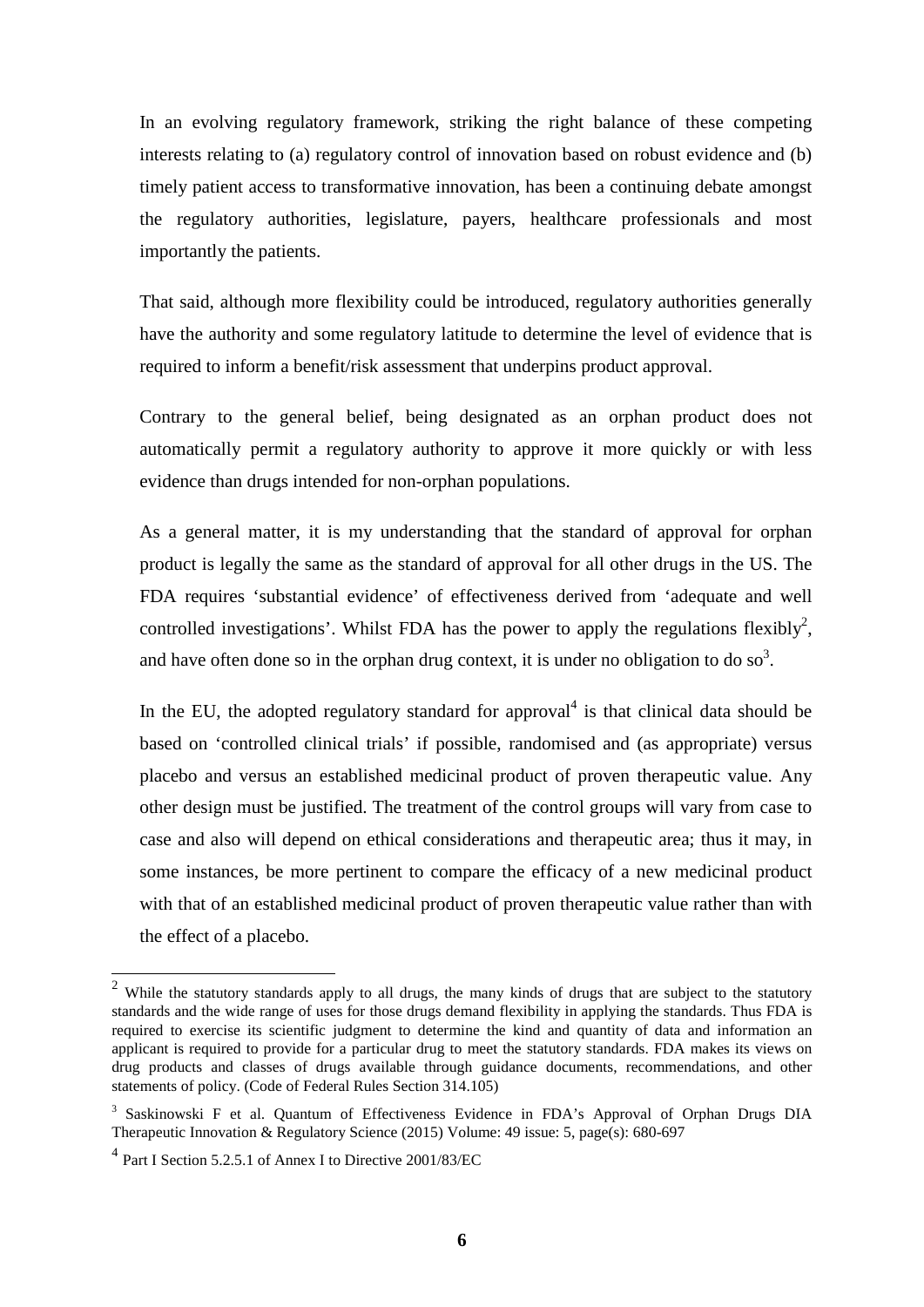The EU legislature has recognised that in certain exceptional circumstances, a marketing authorisation may be granted on the basis of less comprehensive data<sup>5</sup> either where because the disease is rare that comprehensive clinical data cannot reasonably be generated under normal conditions of use, or where in the present state of scientific knowledge, comprehensive information cannot be provided, or where because it would be contrary to generally accepted principles of medical ethics to collect such information it would not be possible for a manufacturer to provide comprehensive data. These are all circumstances in which it may be justified to grant a marketing authorisation in order to address an unmet medical need under exceptional circumstances to advance patient interests.

In addition, for certain rare, life-threatening and debilitating conditions, the EU legislature has created a regulatory pathway for a conditional marketing authorisation to be granted, subject to annual renewal, based on a re-assessment of the benefit/risk $<sup>6</sup>$ . The grant of such</sup> an essentially "temporary" marketing authorisation is based on certain specific conditions being satisfied. Whilst accepting that there is uncertainty as to whether the submitted clinical data can comprehensively elucidate the benefit/risk balance of a medicinal product, the immediate access to the product in view of an unmet medical need is sufficient to justify its authorisation, provided that the manufacturer is able to provide the comprehensive data post-authorisation to confirm the benefit/risk balance.

A specific Delegated Regulation has been adopted by the European Commission in order to provide the EMA and the EU national regulatory authorities with greater clarity of the situations in which post-authorisation efficacy may be required, such as (a) where concerns relating to some aspects of efficacy of the product are identified and can be resolved only after the product has been marketed; (b) where the understanding of the disease, the clinical methodology or the use of the product under real-life conditions indicate that previous efficacy evaluations might have to be revised significantly.

<sup>5</sup> Part 3 Section 5 of Annex I to Directive 2001/83/EC

<sup>&</sup>lt;sup>6</sup> Article 14(7) of Regulation (EC) No 726/2004 laying down Community procedures for the authorisation and supervision of medicinal products for human and veterinary use and establishing a European Medicines Agency; Commission Regulation (EC) No 507/2006 on the conditional marketing authorisation for medicinal products for human use falling within the scope of Regulation (EC) No 726/2004 of the European Parliament and of the Council.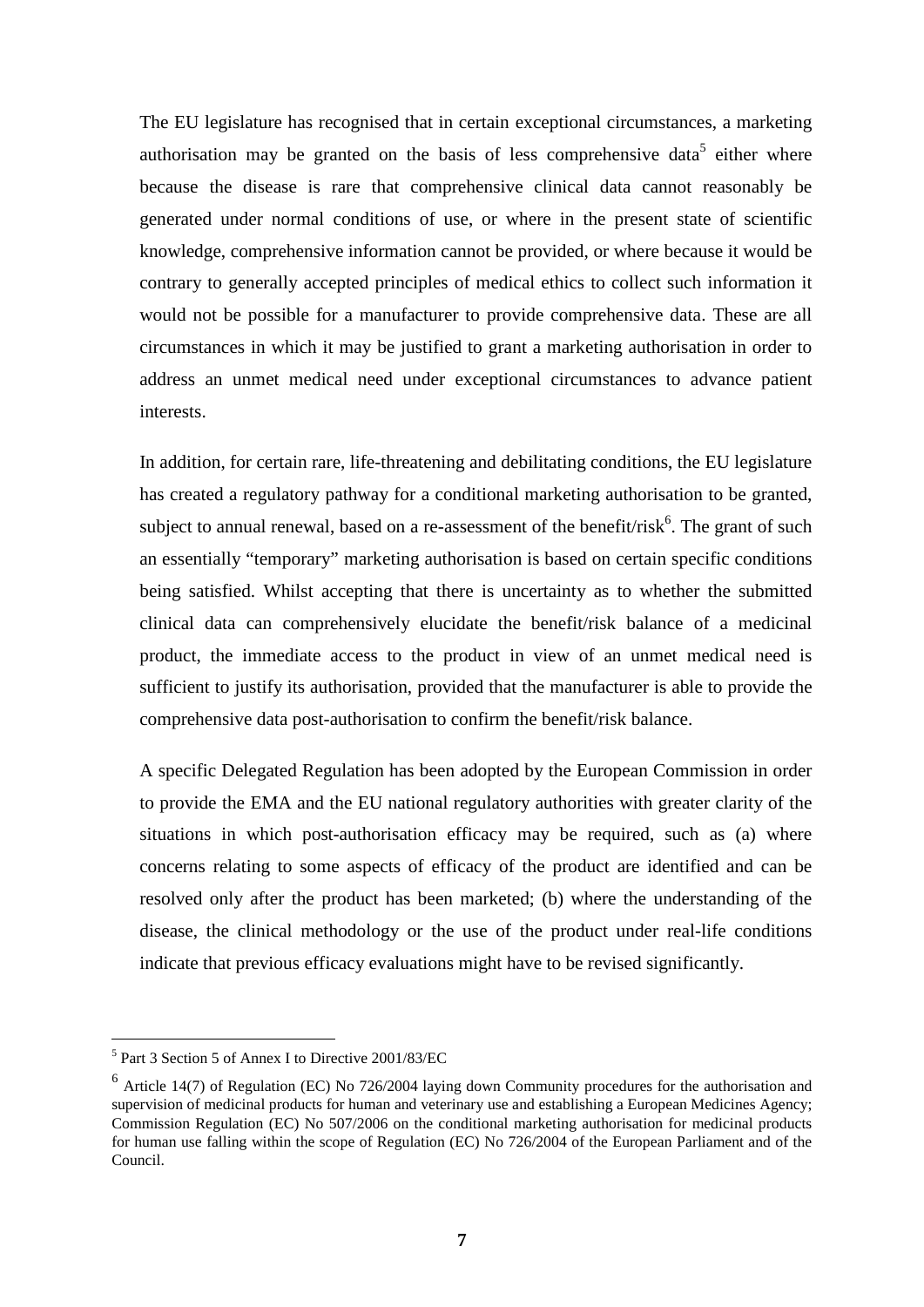The requirement for post-authorisation efficacy studies may arise, for example: if the initial efficacy assessment is based on surrogate (i.e. not clinical) endpoints which requires verification of the impact of the intervention on clinical outcome or disease progression or confirmation of previous efficacy assumptions; or uncertainties with respect to the efficacy of a product in certain sub-populations that could not be resolved prior to marketing authorisation and require further clinical evidence.

### **Regulatory latitude**

Many established regulatory authorities including the FDA in the US and EMA in the EU have declared in their respective mission statements that in addition to their role to safeguard public health and patient safety, they are responsible for advancing public health by helping to facilitate or otherwise expedite the approval of medical innovations to maintain and improve the health of patients.

In this case, it is my understanding that the US Congress has legislative power to provide clearer directions to FDA to fully embrace less conventional and/or less commonly seen methodological approaches to elucidate benefit/risk balance in exceptional circumstances so that a new method of treatment is not unjustifiably delayed or denied subject to certain specific post-authorisation safeguards to monitor the ongoing benefit/risk balance of the approved product<sup>7</sup>.. Such an explicitly flexible and pragmatic approach may serve the public health imperative of improving patient care in a clinical setting where there is a demonstrable unmet medical need.

It has been said when a method of treatment fails, researchers must be clear that there is a true lack of biological effect, rather than failure due to inadequate study design<sup>8</sup>. Therefore, approval process ought to take full account of the detailed knowledge of the pathophysiology (meaning the disordered physiological processes associated with disease or injury) of the orphan disease and the pharmacology (meaning uses, effects, and modes of action) of the new method of treatment to facilitate the design of efficient clinical development which will in turn help determine the amount of clinical data required to inform an assessment of clinical efficacy and safety

 $<sup>7</sup>$  This may be similar to the approach taken by the EU as explained above (see paragraphs 27-29)</sup>

<sup>&</sup>lt;sup>8</sup> Dickson PI et al. Research challenges in central nervous system manifestations of inborn errors of metabolism. Mol Genet Metab (2011); 102: 325-338